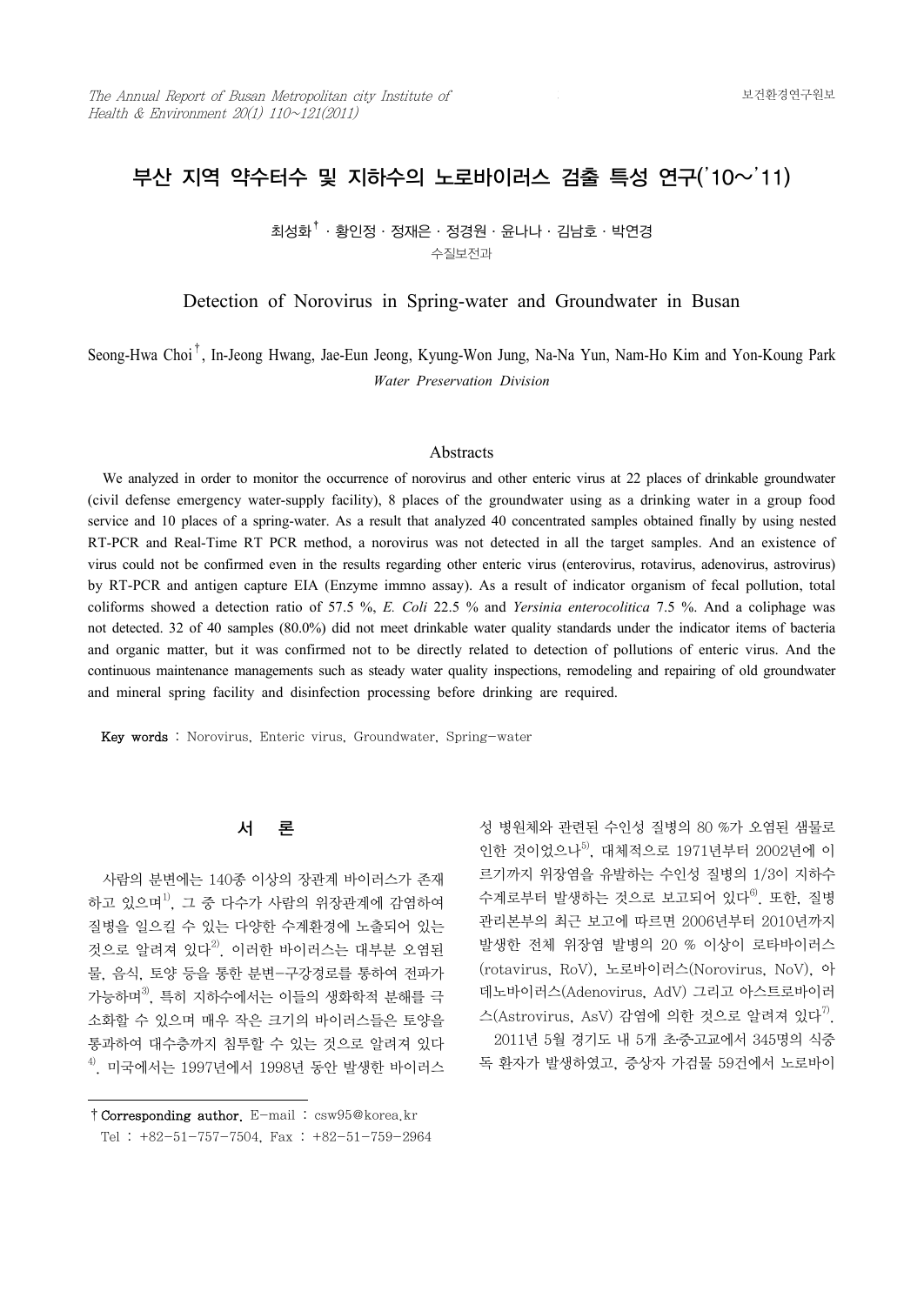러스가 검출되었다. 식중독의 역학조사 결과 5개 학교에 동일하게 김치를 납품한 식품업체의 지하수 및 김치 그리 고 종사자에게서 노로바이러스가 동일하게 검출됨을 확인 한 바 있다 $^{8}$ . 2004년 5월, 국내에서 제주도에 수학여행을 다녀왔던 학생 200여명에서 급성위장염이 발생했고, 검사 결과 지하수에서 노로바이러스가 검출되었다. 이 식중독 사건을 계기로 질병관리본부에서는 2005년부터 매주 노로 바이러스의 발생율을 감시 및 보고하는 시스템을 전국적으 로 시행하고 있다 $^{7}$ . 환경부 국립환경과학원에서도 2008년 부터 수질오염 우려가 높은 전국 600개의 지하수 관정에 대해 노로바이러스 오염 정도를 조사 하였고, 그 결과,<br>17.3 %에 해당하는 지하수 104개소에서 노로바이러스가 검출되었으며 이 가운데 음용수로 사용되는 곳은 63곳이 나 되었다9). 또한, 식품의약품안전청에서는 2009년부터 집단급식이 이루어지거나 지하수를 음용의 목적으로 사용 해야만 하는 각급 학교와 수련원 등을 중심으로 노로바이 러스 검출 여부를 조사하였고, 그 결과 노로바이러스 검출 률이 1차 조사결과 4.6 % (49건/1,060건), 2차 조사 결과 1.3 %  $(132/9722)$ 로 보고한 바 있다<sup>8)</sup>.

 현재 부산 지역에는 음용 목적의 민방위비상급수시설 500여개소가 운용 중에 있으며, 이 중 360여개소가 주거 지역에 위치하고 있다. 수돗물을 대신하는 음용수로서 지 하수에 대한 관심이 커진 가운데, 주변에서 가장 손쉽게 이용할 수 있는 지하수가 바로 민방위비상급수시설이다.<br>민방위비상급수시설이란 원래 전쟁, 풍수해, 수원지 파괴 등으로 상수도 공급이 중단될 시 최소한의 음용수 및 생활 용수를 안정적으로 공급하기 위해서 관리하고 있는 지하수 시설이지만, 구·군에서는 민방위지침 $^{10}$ 에 따라 연 4회 정 기적인 수질검사 관리를 하면서 평상시에도 시민들이 이용 할 수 있도록 개방하고 있다. 또한, 시민들의 웰빙 욕구가 커지고 보다 더 깨끗하고 좋은 마실 물을 찾아 사찰, 등산 로, 체육시설 등에 위치한 약수터를 이용하는 인구 또한 증가하고 있다. 이런 약수터의 행정적 명칭은 먹는물공동 시설이라고 하며, 부산 지역에 190여개소가 지정되어 있 고, 연 6회 수질검사 관리가 이루어지고 있다<sup>11)</sup>.

 이렇듯 많은 부산 시민들이 마실 물로 즐겨찾는 지하수 (민방위비상급수) 및 약수터수(먹는물공동시설)가 먹는물 수질기준에 의해서 지속적으로 수질이 관리되고는 있지만,<br>수질기준 항목에 없는 노로바이러스 등 장관계바이러스의 오염에 대해서는 한번도 검증된 바가 없다. 특히 약수터수 의 경우에는 주변 환경에 의해서 쉽게 수질이 오염될 우려 가 있지만 아직 어느 지역에서도 약수터수 중 장관계바이 러스에 대한 조사가 이루어진 바가 없다.

 따라서, 이번 연구에서는 부산 지역 민방위비상급수시 설 및 약수터수 중 노로바이러스 및 기타 장관계 바이러스 의 오염 여부를 파악하기 위해 정기적 검사 기록상 분변 오염이 의심되는 지점을 우선 선정하여 조사하였으며, 더 불어 수질 세균 및 대장균 파지 그리고 유기물 오염 지표에 대해서도 분석하여 수질오염의 지표와 바이러스 오염의 개 연성을 판단해 보고자 하였다. 또한, 식중독 예방 관리의 목적으로 부산 지역에서 지하수를 단체급식에 사용하는 시 설도 포함하여 이번 연구를 수행하였다. 아울러, 미생물학 적으로 보다 안전한 지하수 및 약수터를 유지하기 위한 관 리 방안을 고찰해보고자 하였다.

#### 재료 및 방법

## 시료 채취

 노로바이러스 및 기타 장관계 바이러스의 검출 실태를 확인하기 위해 부산 지역 민방위비상급수시설 중 음용수로 사용되는 지하수 22건 및 지하수를 사용하는 단체급식시 설 시료 8건(노인복지시설 4, 어린이보육시설 3, 기타 1) 그리고 약수터수 10건, 총 40개의 시료를 채취하였다.

 민방위비상급수시설 및 약수터는 비교적 이용 인구가 많 고, 주변 환경에 의해서 오염이 우려되는 지점을 우선 선정 하였다. 민방위비상급수시설 22개 지점 중 16곳은 주로 주거지역 (학교 8, 아파트단지 내 4, 공공건물 4) 에 위치하 였고, 4곳은 녹지지역 (주거시설 4) 나머지 2곳은 상업지 역(공공건물 2) 이었다. 약수터의 경우 모두 지표수를 원수 로 하고, 일일 이용객이 많은 편이면서, 비교적 다량의 현 장 여과 샘플링이 가능한 곳을 우선 선정하여 채취하였다.

 시료의 채취는 2010년 7월부터 2011년 7월까지 실시하 였으며, 지하수에 대해서는 관정에서 직접 올라오는 원수 를 대상으로 하되, 원수 채수가 불가한 경우 일부는 탱크수 를 채취하였다. 약수터수의 경우 지표수를 원수로 하는 시 설에 대해서만 집수정 꼭지수를 채취하였다. 현장 시료 채 취에 필요한 실험 재료는 국립환경과학원 지하수 중 노로 바이러스 분석지침 및 ICR (Information Collection Requirments Rule, USEPA)12)에 제시된 재료 및 시료 채취용 기구를 사용하였고, 상기 분석 방법에 준하여 시료 채취를 실시하였다. 본 연구에서는 positive charge Nanoceram filter (Argonid, USA)를 이용한 여과법을 사용하였다. 채취기구와 연결되는 부분을 화염멸균한 뒤 필터하우징을 제외한 시료여과 장치를 연결한 뒤, 수압이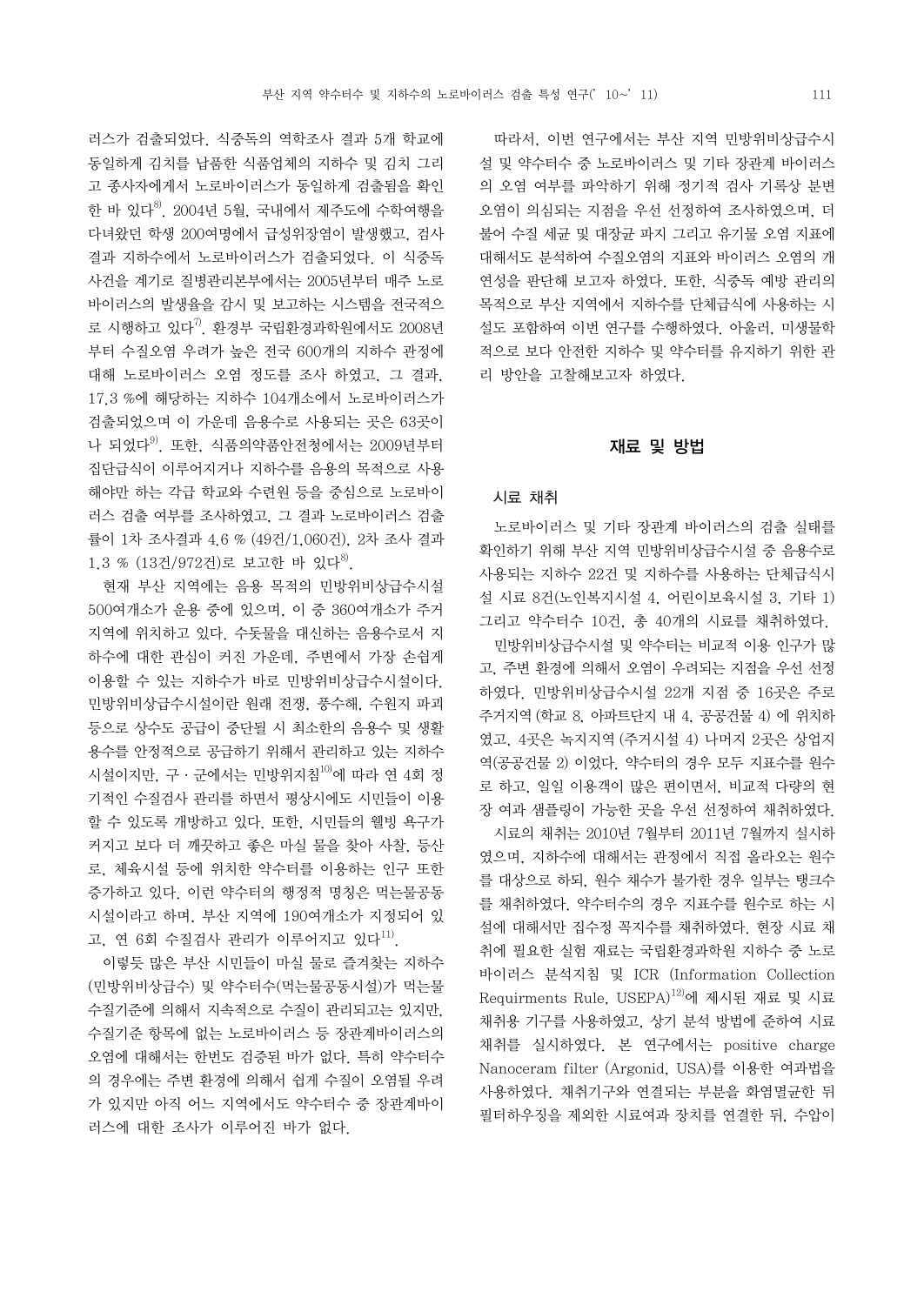30 PSI가 넘지 않도록 하여 약 10 L 정도의 물을 흘려보낸 후 시료채취기록부에 시료번호, 지점명, 수온, 탁도, pH, 잔류염소를 측정하여 기록하였다. 그 다음, 필터하우징을 연결하고 30 PSI 이하의 압력으로 500 L 이상 시료를 통과 시킨 후, 필터 하우징을 시료 여과 장치로부터 분리하여 멸균된 호일로 기구의 양쪽 끝 부분을 감아 준 후, 냉장상 태로 실험실로 운반한다. 더불어 미생물검사 및 이화학검 사를 위한 시료 1 L 를 멸균 채수병에 담아 냉장 상태로 실험실로 운반하였다.

#### 시료의 미생물학적 검사

 일반세균, 총대장균군 및 대장균 그리고 여시니아균 검 사는 먹는물공정시험방법(환경부, 2007)에 따라 실시하였 으며, 일반세균은 중온일반세균-평판집락시험법, 총대장 균군 및 대장균 시험은 막여과법으로 검사하였다.

#### 시료의 이화학적 검사

 수소이온농도(pH), 잔류염소, 수온, 탁도, 암모니아성 질소, 질산성 질소 항목은 먹는물공정시험방법(환경부,<br>2007)에 따라 수행하였고, 분석방법과 분석에 사용한 장 비는 Table 1과 같다.

#### 시료의 바이러스 시험

## 바이러스 탈리

 시료 채취 시작부터 72시간 이내에 탈리를 시작하였다. Nanoceram 필터가 들어있는 필터 하우징의 유입구와 배 출구를 튜브로 연결하고 유입구는 공기 압력원에, 배출구 는 멸균된 유리 비커 순으로 각각 연결하였다. 600 mL의 1.5 % beef extract (Difco, France) 완충액 (pH 9.5)을 압력 용기에 넣고, 뚜껑을 닫은 후 압력조절밸브를 닫는다.<br>그 후 필터하우징의 감압 단추를 누른 상태로 압력용기의 압력조절밸브를 서서히 열어 beef extract 완충액이 필터 하우징 내에 완전히 차도록 한 다음 감압단추를 통해 용액 이 흘러나오기 시작하면, 감압 단추에서 손을 떼고 압력조

| Table 1. Analysis items and instruments |  |
|-----------------------------------------|--|
|-----------------------------------------|--|

절 밸브를 닫은 후 5분간 방치하여 필터에 흡착된 바이러스 를 탈리시킨다. 비커에 수집된 beef extract 완충액을 압 력용기로 다시 옮겨 담고, 위 과정을 2회 반복하여 총 3회 의 탈리 과정을 반복 수행하였고, 비커에 수집된 최종 탈리 용액은 1 M HCl (Sigma, Germany)로 pH 를 7.0-7.5 사이로 조절하였다.

#### 탈리 시료의 농축

 탈리액이 담긴 비커에 교반막대를 넣고 교반기로 천천히 섞으면서 1 M HCl 로 서서히 pH를 3.5 ± 0.1 로 맞춘 다음 30분 이상 천천히 섞은 후 침천물이 생기면 beef extract 탈리액을 2,500 × g, 4 ℃에서 15분간 원심분리 한다. 원심분리 후, 상등액을 버리고 바닥의 침전물을 0.15 M 인산1수소나트륨용액 20 mL (pH 9.0-9.5) 로 녹여 완전히 재부유시키고, 이를 다시 4,000-10,000 × g, 4 ℃에서 10분간 원심분리한 후 침전물은 버리고 상등 액을 모아 pH를 7.0-7.5로 맞춘다. 미생물의 오염을 방지 하기 위해 상등액을 멸균용 필터로 여과한다.

#### 바이러스 RNA의 분리

 RNA를 추출하기 위해 QIAamp viral RNA Mini Kit (QIAgen, Germany)를 사용하였고, 제조자의 매뉴얼에 따라 추출하였으며 분석 전까지 -70 ℃에 보관하였다.

#### 노로바이러스 검출을 위한 RT-PCR

 국립환경과학원의 지하수 중 노로바이러스 분석 지침 (NIER 2007)에 따라 seminested RT (reverse transciption) - PCR을 수행하였으며 primer 조건은 Table 2에 기술하였다. RNA template 2 μL에 2X RT-PCR Master mix 12.5 μL, 노로바이러스 RNA polymerase와 capsid 부위에서 유래한 sense primer와 antisense primer를 각각 2 μL (10 pmol), DW 6 μL를 넣어 총 25 μL를 반응액으로 사용하였다. 유전자 증폭을 위해 Thermal cycler (C-1000 thermal cycler,

| Items                        | Instruments                                        |
|------------------------------|----------------------------------------------------|
| pH                           | pH Meter (HACH, USA)                               |
| Residual Chlorine, Turbidity | Multiparameter (Hanna Instruments, Woonsoket, USA) |
| Ammonia nitrogen $(NH_3-N)$  | UV-Vis Spectrophotometer(varian, Cary3, USA)       |
| Nitrate nitrogen $(NO3-N)$   | Ion Chromatograph (IC-3000, Dionex, USA)           |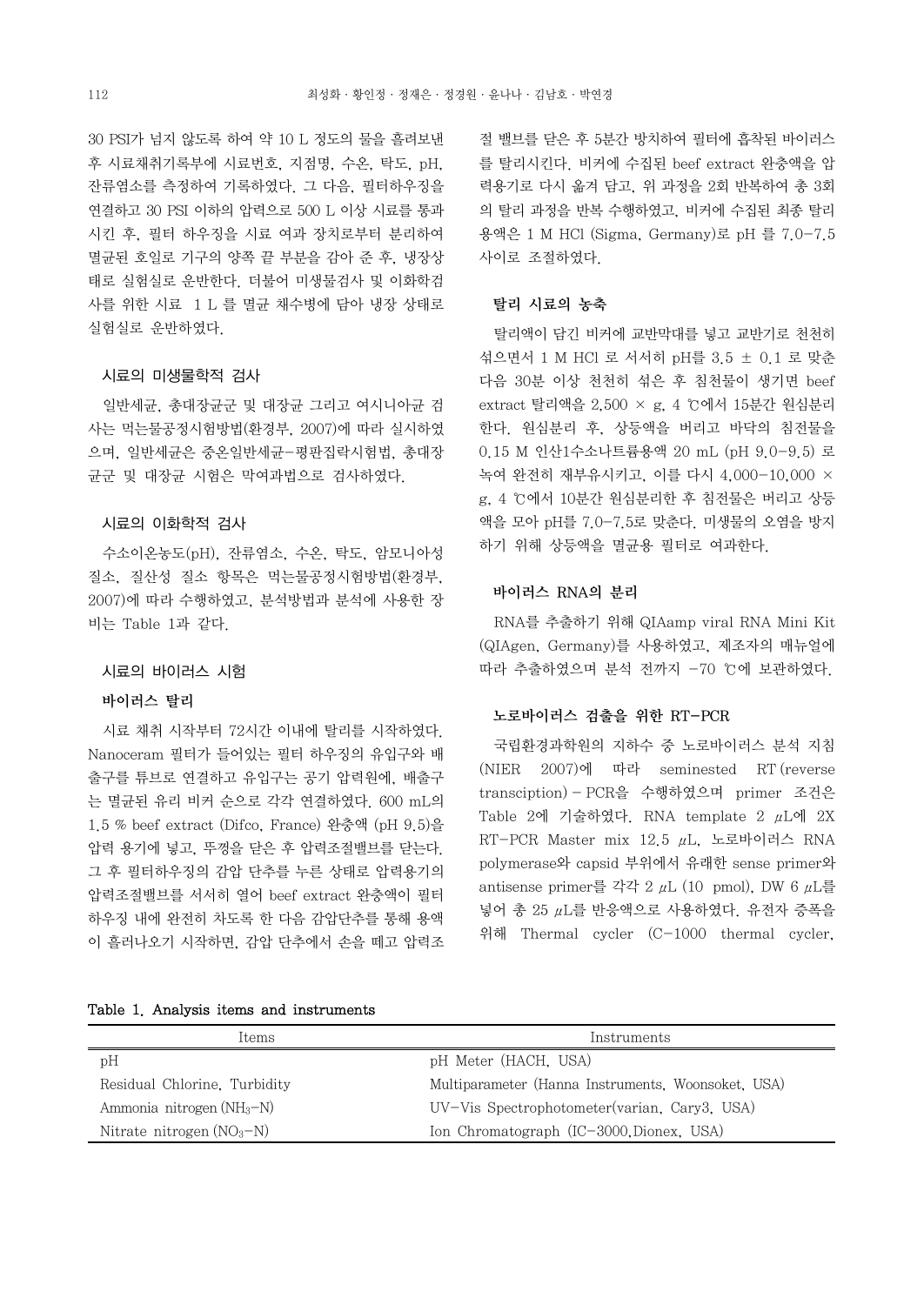BIO-RAD, USA)를 이용하여 47 ℃에서 40분간 reverse transcription (RT)을 수행하여, 94 ℃ 15분 동안 denaturation 반응시킨 뒤 94 ℃ 30초, 54 ℃ 30초, 72 ℃ 45초로 35 cycle을 반복한 후 72 ℃에서 7분간 extension하였다. Nested PCR은 RT-PCR 산물 2 μL를 이용하여 10 X PCR reaction buffer, 2.5 mM dNTP, 20 pmol primer, 1 U Taq polymerase (Bioneer,  $K$ orea)를 넣어서 50  $\mu$ L 반응액을 제조한 후 실험에 사용 하였다. 94 ℃에서 3분간 denaturation 반응시킨 후 94 ℃ 30초, 56 ℃ 30초, 72 ℃ 45초로 25 cycle을 반복한 후 72 ℃에서 7분간 반응시켰다. PCR생성물은 prestaining (SYBR safe, Invitrogen, USA)된 1.5 % agarose gel (TaKaRa, Japan)에 100 bp DNA ladder (TaKaRa, Japan)와 함께 loading 하고 25분간 전기영동 (Advance, Japan)하여 Image analyzer (Geldoc XR image system, BIO-RAD, USA)로 노로바이러스 GI은 313 bp, GII 는 314 bp에서 band를 확인하였다. 본 실험 의 양성 대조군으로 사용된 표준 바이러스는 설사변 유래 노로바이러스 (GI, GII)로 동정된 바이러스를 사용하였다.

#### 장관계 바이러스 검출을 위한 RT-PCR

 엔테로바이러스 및 아스트로바이러스 핵산의 증폭을 위 해 RNA template 2 μL 씩, 각각의 바이러스 특이적 primer set가 10 pmol 씩 첨가된 18 μL PCR 반응 혼합액 (Bioneer, Korea)과 섞어주었다. 반응조건은 42 ℃ 45분 간 reverse transcription을 수행하여, 94 ℃ 5분간 denaturation 반응시킨 뒤, 94 ℃ 30초, 55 ℃ 30초,

72 ℃ 40초간, 40 cycle을 반복한 후 72 ℃ 5분간 extension하였다. 유전자 증폭을 위해 Thermal cycler (C-1000 thermal cycler, BIO-RAD, USA)를 이용하였 다. PCR 생성물의 확인은 앞서 기술한 바와 같다. 본 실험 의 양성 대조군으로 사용된 표준 바이러스는 설사변 유래 엔테로바이러스, 아스트로바이러스로 동정된 바이러스를 사용하였다.

#### 노로바이러스 Real-time RT PCR

 Real-time RT PCR을 위해 Taqman probe는 G I은 Texas Red, GⅡ는 FAM을 사용하였고, Real-time RT PCR 반응액은 AccuPower Norovirus Quantitative PCR kit (Bioneer, Korea)를 사용 master mix에 RNA template 5 μL을 넣어 총 50 μL 이 되도록 하였다. 유전 자 증폭을 위해 Excylcler<sup>RM</sup>96 (Bioneer, Korea)를 이용 하여 50 ℃에서 30분간 reverse transcription (RT)을 수행하여, 94 ℃ 15분 동안 denaturation 반응시킨 뒤 94 ℃ 15초 annealing 및 extension 반응은 55 ℃ 1분간 수행하였다.

# EIA

 로타바이러스 및 장 아데노바이러스의 검출을 위해서는 시료 최종농축액을 이용해 Adenovirus and Rotavirus kit (BioFocus, Korea)를 이용하여 antigen capture EIA (Enzyme immno assay)방법으로, 제조자의 매뉴얼 에 따라 수행하였다.

|  |  |  |  |  |  |  |  |  | Table 2. Primers used for the detection of enteric viruses using conventional RT-PCR |  |  |
|--|--|--|--|--|--|--|--|--|--------------------------------------------------------------------------------------|--|--|
|--|--|--|--|--|--|--|--|--|--------------------------------------------------------------------------------------|--|--|

| Genogroup              | Primer                               | Primer Sequence $(5'-3')^a$                                                       | Polarity <sup>b</sup> | Product<br>size (bp) | Reference                    |
|------------------------|--------------------------------------|-----------------------------------------------------------------------------------|-----------------------|----------------------|------------------------------|
| Norovirus<br>GI        | $GI-F1M$<br>$GI - R1M$<br>$GI-F2$    | CTGCCCGAATTYGTAAATGATGAT<br>CCAACCCARCCATTRTACATYTG<br>ATGATGATGCCGTCTAAGGACGC    | F<br>R<br>SF          | 314                  | Kim et<br>al, $2005^{13}$    |
| <b>Norovirus</b><br>GH | $GII-F1M$<br>$GII - R1M$<br>$GII-F3$ | GGGAGGGCGATCGCAATCT<br><b>CCRCCIGCATRICCRTTRTACAT</b><br>TTGTGAATGAAGATGGCGTCGART | F<br>R<br>SF          | 313                  | Kim et<br>al, $2005^{13}$    |
| $Pan-$<br>Enterovirus  | EV <sub>1</sub><br>EV2<br>EV3        | CAAGCACTTCTGTTTCCCGG<br>ATTGTCACCATAAGCAGCCA<br>CTTGCGCGTTACGAC                   | F<br>R<br><b>SR</b>   | 362                  | Lee&Jeong.<br>$2004^{2}$     |
| Astrovirus             | Mon269<br>Mon270                     | CAACTCAGGAAACAGGGTGT<br><b>TCAGATGCATTGTCATTGGT</b>                               | F<br>R                | 449                  | Noel JS et<br>al $1995^{14}$ |

 $A^a$  Y=C/T, R=A/G, I=C/G/A/T

<sup>b</sup> F, forward primer; R, reverse primer; SF, seminested forward primer; SR, seminested reverse primer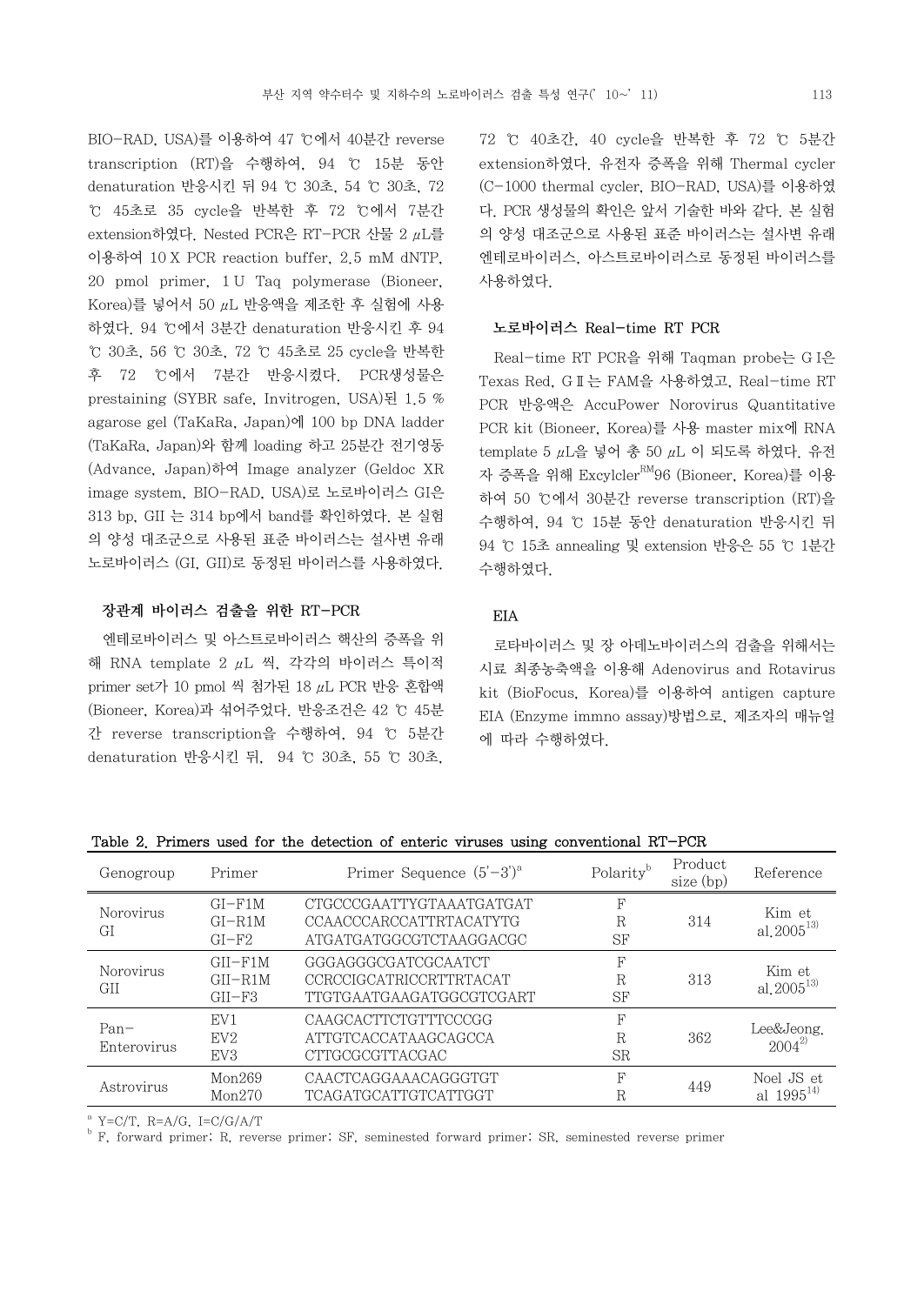| Coliphage                        | host bacteria                  | Antibiotic solution                                  |
|----------------------------------|--------------------------------|------------------------------------------------------|
| somatic coliphage<br>(X174)      | $E_{\rm c}$ coli $F_{\rm amp}$ | Ampicilin/streptomycin sulfate $(1.5 \text{ mg/mL})$ |
| male-specific coliphage<br>(MS2) | E coli C                       | Nalidixic acid $(10 \text{ mg/mL})$                  |

하는 지하수(민방위비상급수시설) 및 약수터수 그리고 단 체급식에 지하수를 이용하는 시설을 대상으로 노로바이러

더불어 수질 지표 세균 및 대장균 파지 그리고 유기물 오염

 부산 지역에서 미생물의 부적합율이 비교적 높은 민방위 비상급수시설 중 음용수로 사용되는 지하수 22건 및 지하 수를 사용하여 단체급식을 하는 시설 시료 8건 그리고 약수 터수 10건, 총 40건의 시료를 채취하였고, 채취 지점의

특성은 Table 4에 나타내었다.<br>- 시료 채취량은 국립환경과학원 지하수 중 노로바이러스

분석지침에 따라 500 L 이상을 원칙으로 하였으나, 현장 채수 여건과 탁도 등의 차이에 따라 여과 채수량에 다소

지표에 대해서도 분석을 수행하였다.

채취 지점의 특성

차이가 있었다.

Table 3. Kinds of bacteria and antibiotic according to kinds of coliphage

## 대장균 파지의 검출

 대장균 파지의 분석은 미국 EPA 방법15)에 준하여 실시 하였다. 숙주 박테리아를 준비하기 위하여 항생물질이 첨 · · · 스 및 기타 장관계 바이러스의 오염 여부를 조사하였다. 가된 TSB (Trypic Soy Broth)에 각각의 박테리아를 접종 하고 대수증식기가 될 때까지 37 ℃에서 배양하였다. 대장 균 파지 종류에 따른 박테리아와 항생물질의 종류는 Table 3과 같다. 항생제가 들어있는 멸균된 2 x TSA (0.8 %) 배지에 최종 농축 시료 5 mL과 4 M MgCl66H2O를 0.025 mL 첨가한 후 37 ℃에서 5분간 반응시킨 후 숙주 박테리 아 500 μL를 넣어 잘 섞은 후 평판 배양하였다. 37 ℃에 서 24시간 배양한 후 플라크를 개수하였다.

# 결과 및 고찰

2010년에서 2011년까지 부산 지역에서 음용수로 사용

|  |  |  |  |  | Table 4. Summary of sampling site conditions |  |
|--|--|--|--|--|----------------------------------------------|--|
|--|--|--|--|--|----------------------------------------------|--|

Sample type Item (unit) Min Max Mean S.D. Groundwater pH  $(n=30)$ Sampled volume of water (liter) 150 1500 762.0 465.7 Turbidity (NTU)  $0.10$  1.27 0.30 0.30 Temperature (℃) 10.0 26.0 18.0 3.9 pH 6.3 7.8 7.2 0.4 Depth to aquifer (meter) 45 400 142 65.6 Elapsed time after developing (month) 36 324 211 62.9 Daily capacity (ton) 52 300 131 77.0 Spring-water pH  $(n=10)$ Sampled volume of water (liter) 85 509 248 158.0 Turbidity (NTU) 0.30 1.73 0.75 0.50 Temperature  $°C)$  8.0 21.2 13.2 4.4 pH 6.1 7.7 6.9 0.6 Daily capacity (ton) 1.5 3.0 2.4 0.7 Elapsed time after developing (month) 84 432 272 12.0 Daily visitors (people) 50 200 140 46.9

S.D., Standard Deviation; NTU, nephalometric turbidity unit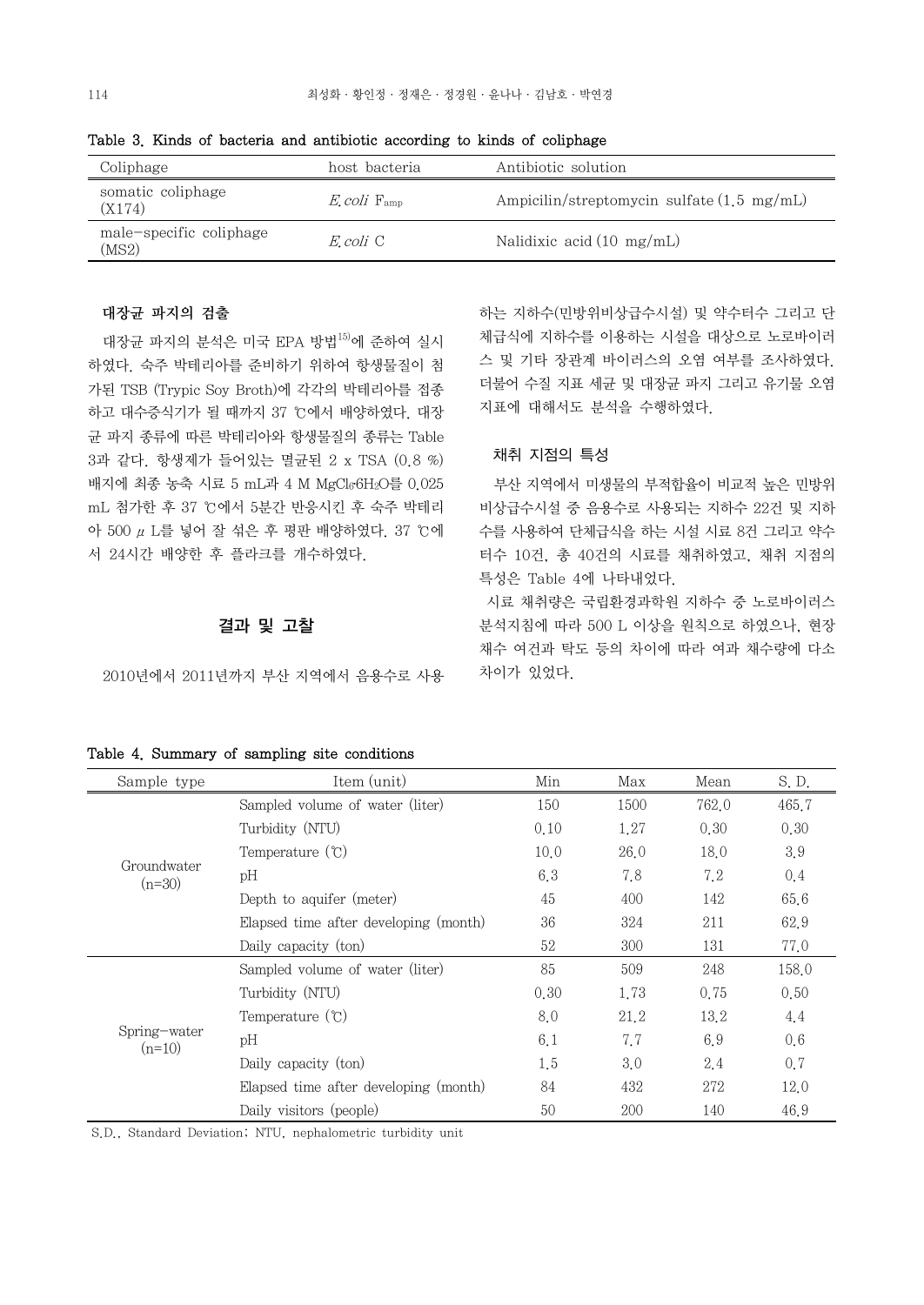수소이온농도는 약수터수가 지하수에 비해 약간 낮았으 며, 탁도의 경우 평균적으로 약수터수가 조금 높았다. 탁도 는 대부분 콜로이드 입자와 대단히 미세한 입자에 의하여 생겨나는데, 일반적으로 지표수에서는 탁도가 높을수록 바 ~~~~~ 어있는 필터 하우징을 장착하여, 양성 시료를 통과시킨 후, 이러스의 입자들이 이런 입자들 간의 부착으로 인해 바이 러스의 검출률이 높아진다고 보고되어 있다<sup>16)</sup>. 반면, 지하 수의 경우 지표와 대수층을 뚫고 지하 깊숙이 침투하는 과 정에서 바이러스와 콜로이드 입자간의 엉김이 자연적인 필 터링에 의해 오히려 제거되는 것으로 판단하기도 하였다  $^{17)}$ . 평균 수온의 경우, 지하수가 조금 높았고 수온의 편차 도 약수터수와 비슷한 것으로 나타났는데, 일반적으로 심 정의 지하수는 수온의 변화가 적지만, 일부 지하수의 경우 관정의 깊이가 얕고, 탱크수를 채취한 지하수 결과의 영향 도 있는 것으로 판단하였다. 채취 지점의 개발 시기는 지 하수의 경우 평균 17년 6개월, 약수터수는 평균 22년 7개 월 정도로, 대부분 개발된지 15년 이상 된 곳이었다. 지하 수 관정의 깊이는 45미터에서 400미터로 관정의 깊이가 다양한 편이었으며 대부분 100미터 이상이었다. 일일 채 수 가능량은 지하수는 평균 131톤이고 약수터수는 2.4톤 정도였으며, 약수터수는 지하수에 비해 수압 및 유량 차이 등에 의해 채수에 일부 어려움이 있었다.

# 표준 시료에서의 노로바이러스와 기타 장관계 바이 러스의 검출

 설사 환자의 분변 검체로부터 획득한 노로바이러스, 엔 테로바이러스, 장 아데노 바이러스, 로타바이러스, 아스트 로바이러스의 양성 분변 부유액을 이용하여 바이러스 검출 을 위한 검증과정을 수행하였다. 먼저 증류수 10 L에 각 바이러스에 대한 양성시료 1 mL씩을 주입하여 잘 섞은 후 positive charge를 띠고 있는 Nanoceram 필터가 들 바이러스의 탈리 및 농축 과정을 수행하였고, 별도로 증류 수를 사용하여 동일한 과정을 수행하였다. nested RT-PCR을 수행한 결과, 노로바이러스 뿐만 아니라 엔테 로바이러스, 아스트로바이러스에 있어서도 민감도의 차이 는 있었지만 검출되는 것을 확인할 수 있었다. 또한, 로타 바이러스와 장 아데노바이러스의 경우 시료 최종농축액을 이용해 EIA 시험 결과 유의적인 양성 (OD, optical density≤2) 결과를 확인할 수 있었다. 따라서, 노로바이 러스와 동일한 시험법으로 기타 장관계 바이러스의 검출이 가능함을 확인할 수 있었다 (Fig. 1).

또한, 노로바이러스 검출을 위해 사용되고 있는 유전자 검색법인 nested RT-PCR 및 Real time RT PCR법을 비교해 보았다. 앞선 시험에서 확보한 노로바이러스 GⅡ 양성 시료를 희석하여 검출 효율을 살펴본 결과, 검출 민감 도면에서 Real-time RT PCR법을 이용했을 때 10배 이상 의 검출 감도를 나타내었다 (Fig. 2).

 지하수 및 약수터수 중 노로바이러스와 기타 장관계 바 이러스의 검사

 노로바이러스의 검출을 위해 최종적으로 얻어진 40개의 지하수 및 약수터수의 농축 시료들을 nested RT (reverse transciption)-PCR 및 Real-Time RT-PCR법을 이용 하여 분석한 결과, 40개 시료 전부에서 노로바이러스는 검출되지 않았다. 노로바이러스 분석과 더불어 40개 시료



Fig. 1. The results of gel electrophoresis of RT-PCR products for enteric viruses. Lane M, 100 bp ladder DNA molecular marker; lane 1, norovirus G I (314 bp); lane 2, norovirus GⅡ(313 bp); lane 3, pan-enterovirus (362 bp); lane 4, astrovirus (449 bp); lane 5, negative control.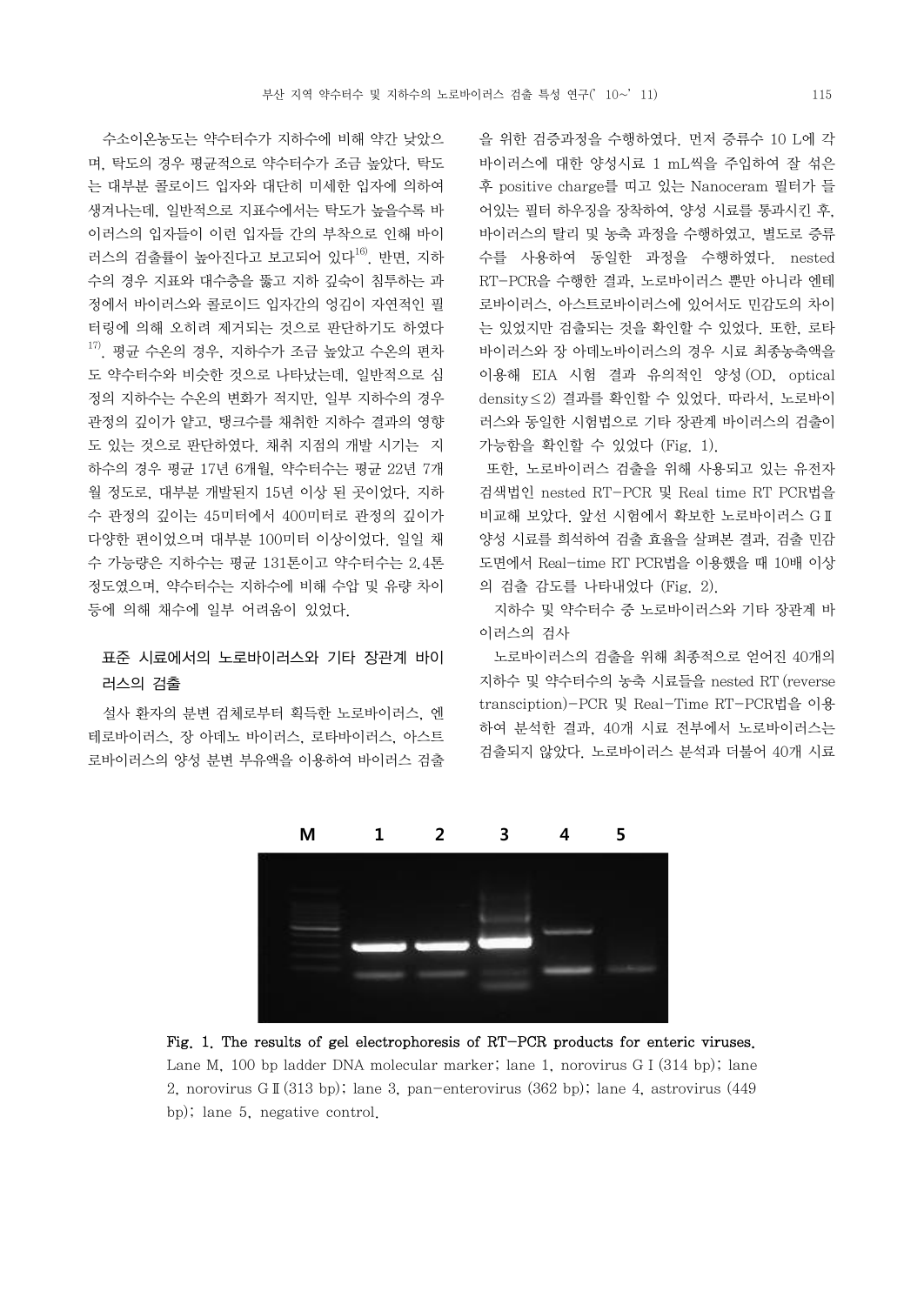

Fig. 2. Comparison of detection sensitivity according to Norovirus detection methods

A Results of seminested RT-PCR of Norovirus GⅡ; M, 100 bp DNA ladder; NC, Negative control. B Quantitative real-time PCR presents amplication curves (green-amplification curve of Norovirus GⅡ).

에 대해 엔테로바이러스, 로타바이러스, 장 아데노바이러 스, 아스트로바이러스에 대한 분석을 함께 수행한 결과,<br>전 지점에서 바이러스의 존재를 확인할 수 없었다 (Table 5).

 이러한 결과는 이전에 부산을 포함한 국내 노로바이러스 조사 결과들과는 차이가 있었다. 2009~2010년 부산, 울 산 및 경남 지역의 지하수 중 노로바이러스 오염 실태 조사 결과 지역별 검출률을 경남 32 %, 부산 15 % 그리고 울산 7 %로 보고하였고10), 또한 2008년 전국에서 300개의 지 하수에서 노로바이러스 검출 실태를 조사한 결과 600개의 시료 중에서 117건 (19.5 %)에서 노로바이러스가 검출되 었으며, 서울 (64.3 %), 경상남도 (46.2 %), 울산 (37.5 %), 경기도 (32.9 %), 경상북도 (31.1 %), 전라북도 (27.5 %), 제주도 (25.0 %), 부산 (23.3 %) 등의 순으로 검출률 을 보인 결과와도 차이가 있었다<sup>18)</sup>. 상기 발표된 결과들은 전국 지하수 수질측정망을 통해 수질 오염도가 높은 음용 지하수 외에도 비음용 지하수를 포함하여 환경부 용역과제 로 조사한 결과였으며, 주된 검출 지역은 농업활동이 주를 이루는 농촌지역 및 주거지역과 농촌의 특성이 혼합된 중 소도시에서의 검출률이 92 %로 대부분을 차지하였고, 그

외 전형적인 주거 밀집형의 대도시의 경우 5 % 이내의 검 출률을 나타내었다. 그러나, 음용수로 사용하는 서울 지역 공공지하수 48건 중 2건 (4.2 %)에서 노로바이러스가 검 출되었다는 보고19)와 대구와 광주 지역에서는 노로바이러 스가 전혀 검출되지 않은 것으로 확인된 것은<sup>18)</sup> 비교적 주 변 환경 등에 의해 지하수 오염 요인이 적은 대도시의 지하 수의 경우에는 노로바이러스 등 장관계 바이러스의 오염이 매우 낮음을 확인할 수 있었다.

 따라서, 이번 연구에서 대상으로 한 지하수는 부산 지역 에서 공공시설이면서 음용수로 이용하는 민방위비상급수 현재까지는 노로바이러스 및 기타 장관계 바이러스의 오염 에 대해 비교적 안전함을 확인할 수 있었다. 약수터의 경 우, 지하수에 비해 강우, 주변 동물 및 사람 분변 등의 오염 등에 더욱 취약하여 바이러스의 오염을 우려하였으나, 조 사 결과 대상 시료 모두에서 바이러스가 존재하지 않았다. 이번 연구는 지하수 및 약수터수 전체 시설을 모두 대상 으로 할 수 없으므로, 정기적 검사 기록상 수질 지표세균 및 유기물 오염 인자를 고려하여 오염이 우려될 만한 시설 만을 대상으로 하여 연구한 결과이므로, 시료의 수가 일부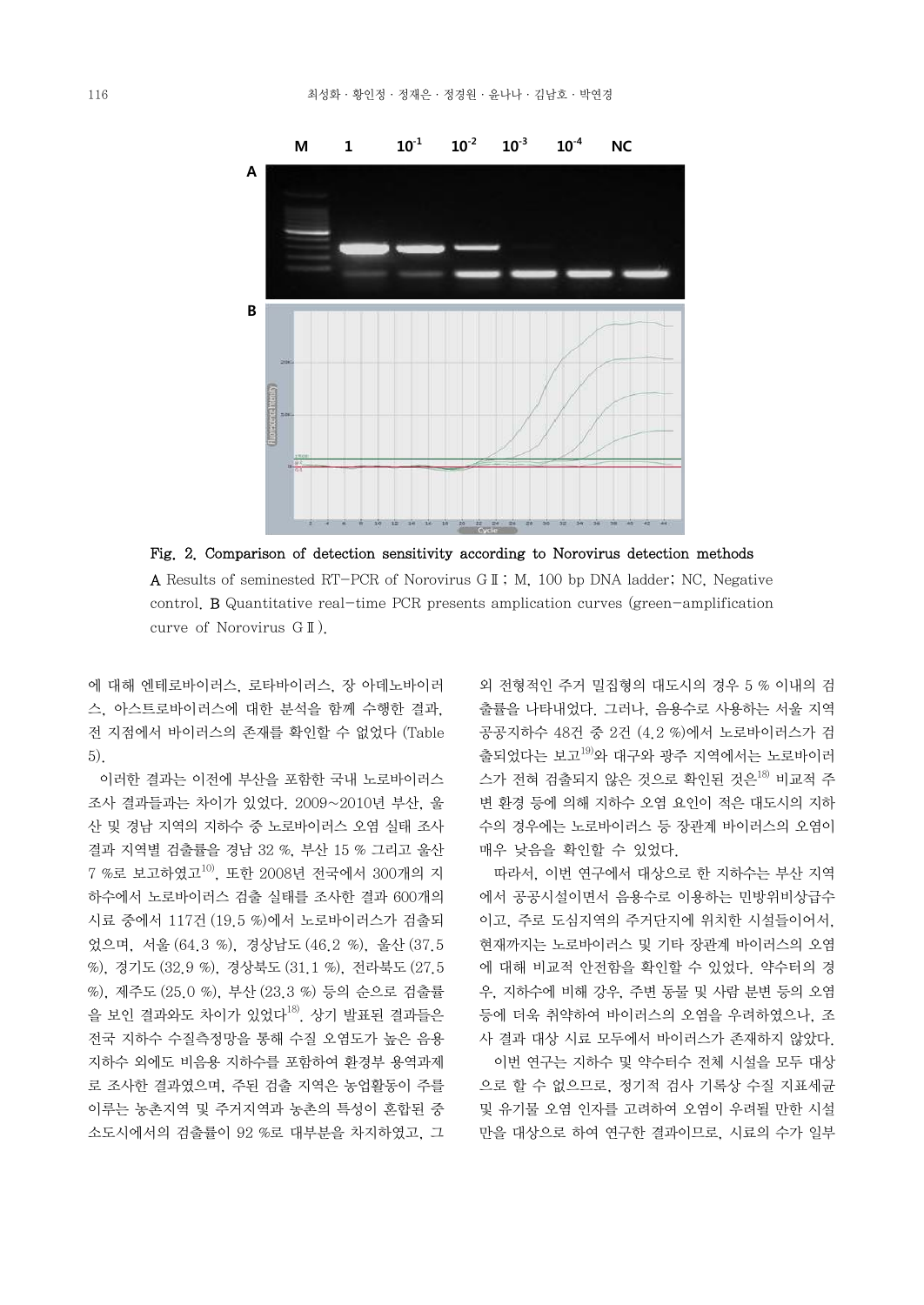|                 | Virus and Indicator         | No. Positive <sup>a</sup> $(\%)$ |                          |                     |
|-----------------|-----------------------------|----------------------------------|--------------------------|---------------------|
|                 |                             | Groundwater<br>$(n=30)$          | Spring-water<br>$(n=10)$ | Overall<br>$(n=40)$ |
| Viral pathogen  | Norovirus                   | 0(0,0)                           | 0(0,0)                   | 0(0,0)              |
|                 | Pan-enterovirus             | 0(0,0)                           | 0(0,0)                   | 0(0,0)              |
|                 | Rotavirus                   | 0(0,0)                           | 0(0,0)                   | 0(0,0)              |
|                 | Adenovirus                  | 0(0,0)                           | 0(0,0)                   | 0(0,0)              |
|                 | Astrovirus                  | 0(0,0)                           | 0(0,0)                   | 0(0,0)              |
| Fecal indicator | SPC bacteria                | 14 (46.7)                        | 8(80,0)                  | 22(55,0)            |
|                 | Total coliforms             | 14 (46.7)                        | 9(90,0)                  | 23(57,5)            |
|                 | E. coli                     | 2(6,7)                           | 7(70,0)                  | 9(22,5)             |
|                 | Yersinia enterocolitica     | 0(0,0)                           | 3(30,0)                  | 3(7,5)              |
|                 | Somatic coliphage           | 0(0,0)                           | 0(0,0)                   | 0(0,0)              |
|                 | Male-specific coliphage     | 0(0,0)                           | 0(0,0)                   | 0(0,0)              |
|                 | Nitrate nitrogen $(NO3–N)$  | 4(13,3)                          | 0(0,0)                   | 4(10,0)             |
|                 | Ammonia nitrogen $(NH_3-N)$ | 0(0,0)                           | 0(0,0)                   | 0(0,0)              |

Table 5. Detection of viral pathogen and fecal indicators

<sup>a</sup> Positive ; SPC (Standard plate count) bacteria  $\geq 100$  CFU/mL, Total coliforms and E. coli  $\geq 1$  CFU/100 mL, Somatic coliphage and male-specific coliphage  $\geq 1$  PFU/mL, NO<sub>3</sub>-N  $\geq 10$  mg/L, NH<sub>3</sub>-N  $\geq 0.5$  mg/L

불충분하긴 하였으나 부산 지역 공공 지하수 및 약수터수 에 대해 현재 먹는물수질기준에는 포함되어 있지 않은 수 질 바이러스에 대해 처음으로 조사한 결과로서 의의가 있 다고 판단하였다.

#### 수질 오염 지표 항목의 분석

 먹는 물 중의 지표세균 인자인 일반세균 (standrd plate count bacteria)과 총대장균군 (total coliforms) 및 대장 균 (E. coli) 그리고 여시니아균 (Yersinia enterocolitica) 을 검사한 결과, 총 40개의 시료 중 22개의 시료 (55.0 %)가 일반세균 기준 100 CFU/mL을 초과하였으며, 23개 시료 (57.5 %)에서 총대장균군이 확인되었다. 그 중 9개 시료 (22.5 %)에서 대장균이 검출되었다. 따라서, 40개 지 점 중 32개 지점 (80.0 %)이 세균 지표 항목에서 먹는물 수질 기준을 만족하지 못하였다 (Table 5). 부산 지역 전 체 민방위비상급수 및 약수터수의 최근 3년간 평균 미생물 항목 부적합율은 각각 23.5% 및 26.7% 수준이나<sup>39</sup>, 이번 연구에서 더욱 높은 미생물 부적합율을 보인 것은 연구 목 적에 맞게 정기적 검사 상 미생물 오염도가 높은 곳을 위주 로 선정한 결과이기 때문이다. 또한, 평균적으로 지하수 보다 약수터수에서 지표 세균의 분포도가 높았고, 직접적 인 분변오염 지표인 대장균이 특히 약수터에 많이 검출되

어 사람 및 동물의 분변 오염에 상당히 취약함을 확인할 수 있었다 (Table 6). 집단급식시설 시료 8건 중 1건 (12.5 %)만이 일반세균 및 총대장균군이 검출되었고 나머지 7건 은 모두 먹는물 수질 기준을 만족하는 것으로 확인되었다.<br>또한, 여시니아균 검사 결과는 지하수에서는 30개소 모두 불검출이었으나 약수터수 10개소에 대해서는 총 3개소(30 %)에서 Yersinia enterocolitica 균이 검출되었다. 여시 니아균은 동물과 사람에서 주로 설사를 일으키고, 야생동 물이 여시니아균의 보유고가 될 수 있으므로 애완견이나 야생동물의 분변에 노출될 가능성이 큰 약수터수에 대해서 먹는물 수질 기준(불검출/2 L)이 명시되어 있다<sup>20)</sup>. 노로 바이러스 역시 동물(쥐, 소)과 사람 분변 모두가 오염원이 될 수 있으므로<sup>21)</sup>, 노로바이러스를 감시하는데 중요한 지 표세균이 될 수 있을 것으로 판단하였다. 또한, 단백질 같은 질소화합물이 분해되는 과정에서 생기는 암모니아성 질소 및 질산성 질소 항목에 대해 분석 한 결과 질소화합물 에 의한 비교적 최근 오염을 암시하는 암모니아성 질소는 전 지점에서 검출되지 않았으나, 비교적 과거 오염을 의미 하는 질산성 질소가 지하수 4개소(10.0 %)에서 수질 기준 치를 초과하였다(Table 6).

 연구 대상 시료에서 세균성 인자의 부적합율이 매우 높 은 것은, 연구 목적에 부합하도록 세균성 지표의 검출률이 높은 곳을 위주로 선정하였기 때문이나, 이런 높은 지표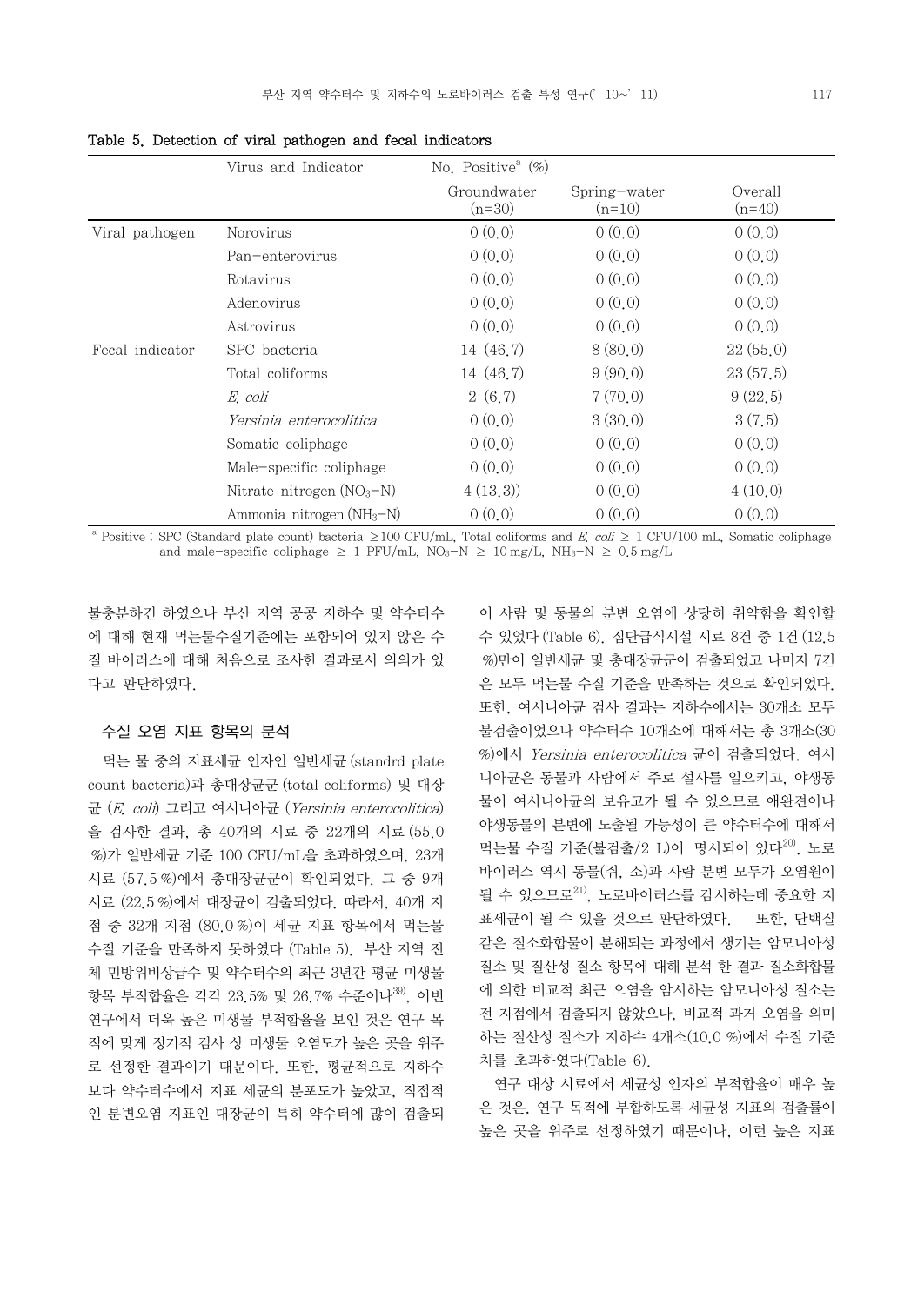|                                |          | Grounwater $(n=40)$ |       |       |  | Spring-water $(n=10)$ |      |       |       |
|--------------------------------|----------|---------------------|-------|-------|--|-----------------------|------|-------|-------|
| Item<br>(unit)                 | Min      | Max                 | Mean  | S.D.  |  | Min                   | Max  | Mean  | S.D.  |
| SPC bacteria<br>(CFU/mL)       |          | 2500                | 358.5 | 595.3 |  | 15                    | 2500 | 760.3 | 716.8 |
| Total coliforms<br>(CFU/100mL) | $\Omega$ | 95                  | 12.8  | 24.7  |  | $\left($              | 1600 | 320.7 | 498.7 |
| E. coli<br>(CFU/100mL)         |          | 23                  | 1,2   | 4.7   |  | $\theta$              | 700  | 77.3  | 207.6 |

Table 6. Water quality indicator bacteria distribution in the groundwater and the spring water

SPC, Standard plate count; NTU, Nephalometric turbidity unit

세균 검출률을 보임에도 노로바이러스 및 기타 장관계바이 러스의 검출이 확인되지 않은 것은 이런 분변 오염의 표준 세균성 지표가 지하수의 장관계 바이러스의 존재와는 통계 적으로 연관성이 미약하다는 이전의 연구 결과들과4,22,23) 상통하는 결과였다.

 그 외 참고적으로, 이번 연구를 위해 시료를 채취한 지점 중 이용객이 적어 일일 이용량이 적은 시설의 경우 장시간 시료 채취 후 이루어진 미생물학적 검사를 실시한 결과가, 기존 정기적 검사 결과보다 좋은 지점이 몇 곳 확인되었는 데, 주기적 수질 검사를 위한 채수 시에는 반드시 충분한 시간 동안 대상 관정을 퍼징(purging)하거나, 충분한 양의 물을 빼내고 채수하여야 탁도 및 미생물의 오염 해석상 오 류를 적게 할 수 있다<sup>24)</sup>는 것을 재확인 할 수 있었다.

#### 대장균 파지의 확인

 대장균에 감염하는 세균성 바이러스인 somatic 대장균 파지와 male-specific 대장균 파지는 형태학과 토양을 통 한 수송력이 사람의 장관계 바이러스와 유사하여 분변 오 염에 대한 바이러스성 지표로 사용되었다<sup>23)</sup>. 특히,<br>male-specific 대장균 파지는 somatic 대장균 파지에 비 해 좀 더 사람의 바이러스와 유사한 특성을 가지고 있어 종종 장관계 바이러스의 분변 오염 근원을 좀 더 구체적으 로 판단하는데 사용되었다<sup>1,25)</sup>. 본 연구에서 40개 시료 최 종 여과, 탈리 농축액으로 somatic 대장균 파지와 male-specific 대장균 파지에 대해 분석한 결과 대장균 파지의 존재를 확인 할 수 없었다(Table 5).

 정 등 의 결과26)에서 39개의 지하수 시료 중 6개의 시료 (15 %)에서 대장균 파지가 오염되어있었으며, 그 중 대장 균 파지 양성 지하수 시료 중 1개의 시료만이 노로바이러스 의 검출이 확인되었다고 보고한 바 있다. 또한 국립환경과 학원 전국 지하수 노로바이러스 오염실태 조사에서는 대장

균 파지가 한건도 검출되지 않아, 대장균 파지가 노로바이 러스의 검출과는 상관성이 없는 항목으로 판단한 바 있다  $^{24)}$ . 따라서. 대장균 파지는 사람의 장관계 바이러스의 존재 여부를 예측하는데 연관성이 미약한 것으로 판단하였다. 또한, somatic 대장균 파지 양성 시료 중 다수의 시료에 서 대장균이 공존하는 것이 확인되어<sup>1)</sup>, 대장균과 somatic 대장균 파지의 공존은 분변 오염의 가능성과는 상당히 연 관성이 높다고 볼 수 있다. 그러나, 이번 연구 결과에서는 대장균이 검출된 시료수가 비교적 적어 대장균과 대장균 파지가 함께 공존하는 경우는 확인할 수가 없어, 그 연관성 을 단언할 수는 없었다.

#### 지하수 및 약수터수 미생물 관리 방안에 대한 제언

 오랫동안 지하수는 분원성 세균과 기타 병원성 미생물의 오염에 대해 비교적 안전하다고 생각되어 왔으나, 이는 심 부 피압(confined) 대수층의 경우만 해당된다. 일반적으로 세균, 바이러스 등의 생물오염원이 지하수로 침투하는 경 로는 삼출(滲出) 작용에 의한 경우, 오래된 지하수의 덮개 가 녹슬거나 파손되는 경우, 지하수 개발 시 이용하는 기계 로부터 오염되는 경우, 지하수 수위가 변화되는 경우, 방치 된 불용공에 의한 경우, 역류에 의한 오염 등으로 매우 다 양하다15). 또한, 지하수의 특성상 토양오염과의 연관성이 높고 정화조, 지하저장탱크 등의 점오염원 뿐만 아니라 농 약살포, 비료살포 등의 비점오염원에 의해서도 오염이 발 생하여 토양 속의 오염원을 특정 짓기는 어렵다.

 지하의 다공성 매질에서의 미생물의 이동 및 생존은 이 류-분산 및 고체물질에의 부착에 의해 영향을 받는데, 특 히 고체물질에의 부착은 다공성 매질 자체의 특성, 지하수 의 화학성 뿐 아니라 미생물 자체의 특성 등에 의해 복잡하 게 영향을 받는 것으로 알려져 있다. 최근 지하수에 대해 바이러스를 포함한 미생물 조사와 지하수 성분 조사를 결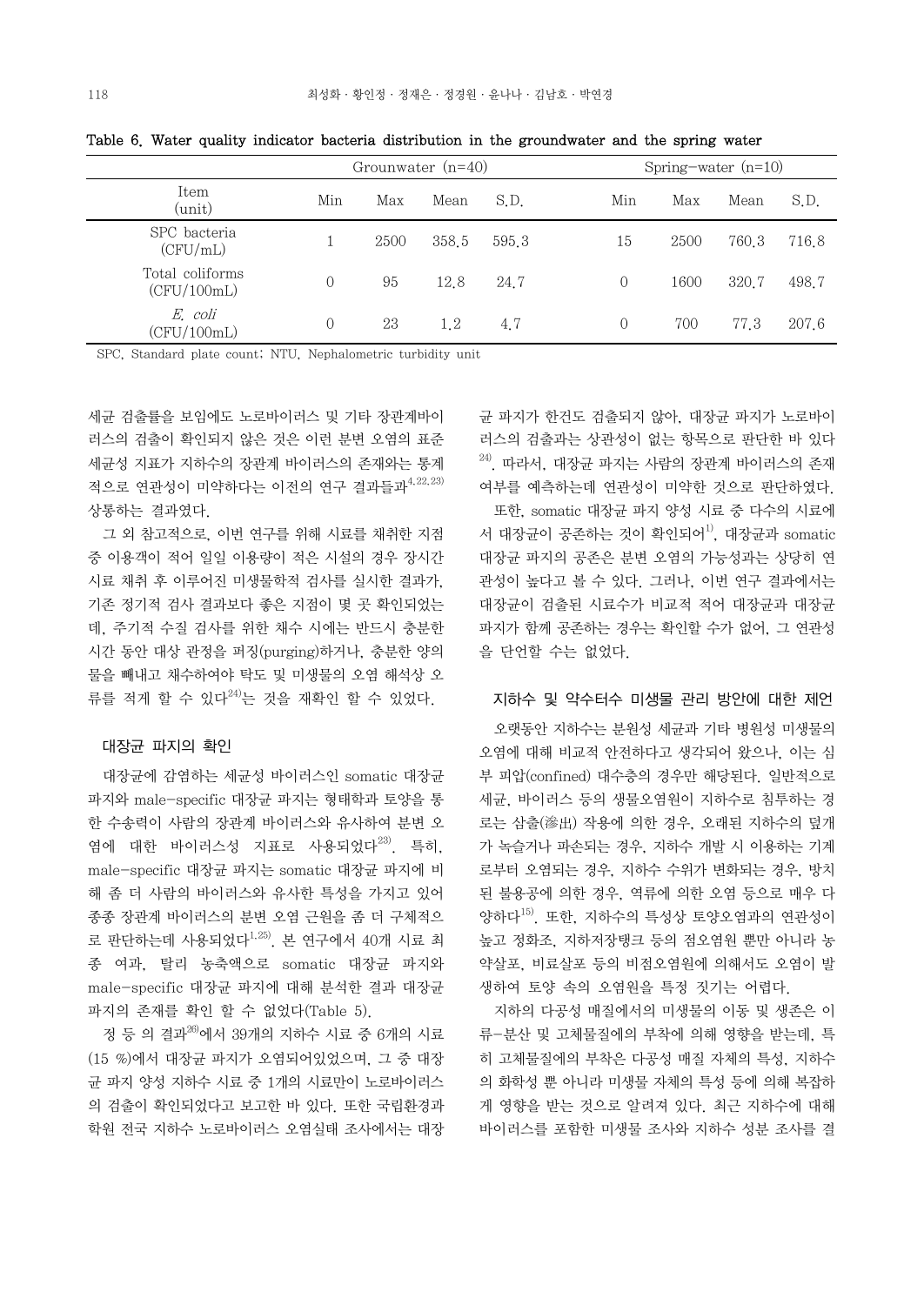부지어 지하수 오염 조사 연구가 활발히 이루어지고 있지 만<sup>17,18,24,26,27)</sup>, 아직은 노로바이스 등의 검출 여부와 직접 나, 저수조· 적으로 연관 지을 수 있는 이화학적 특성을 찾기가 어려웠 다. 따라서, 방대한 조사를 통해 지하수 중의 노로바이러스 오염 가능성의 확인과 제어와 관련된 새로운 변인을 찾아 야 하며 각 변인들을 통계적으로 계랑화하는 작업이 요구 된다고 하겠다.

 노로바이러스 및 기타 장관계바이러스의 경우 감염된 사 람의 분변으로부터 전파되므로, 이와 관련된 처리시설의 관리 소홀 또는 부주의로 인한 침투가 원인으로 추정된다.<br>장관계 바이러스가 지하수 혹은 지표수로 유입되는 대표적 인 침투 경로는 분뇨를 정화 처리하기 위한 탱크인 정화조,<br>간이 및 재래식 화장실, 방치된 불용공, 도시 하수의 유출,<br>지표저류시설 등이다. 도시하수 유출의 경우 하수도의 누 수현상으로 인하여 지하수가 오염되는 경우이며, 누수현상 은 배관시설의 노후로 인한 파손, 식물뿌리의 침투, 상부하 중, 지진, 부실시공으로 인한 파손 등의 원인에 인해 발생 될 수 있으며, 지하수의 생물화학적산소요구량(BOD)을 높 이고 질산염, 유기화합물 및 세균, 바이러스 등의 생물오염 원을 지하수 내로 유입시킬 수 있다 $^{28}$ . 또한, 노로바이러스 는 적은 입자수로도 쉽게 감염이 이루어지는 특성을 가지 고 있어 $^{29}$ , 오염된 지하수를 직접 마시거나, 오염된 물로 씻은 식기나 야채 등을 먹은 경우 그리고 감염 환자에 의해  $2$ 차 감염되는 경우도 많다 $^{30)}$ .

 수십, 수백톤의 방대한 양의 물이 동시에 끊임없이 소비 되고 채워지는 지하수 및 약수터수의 특성상, 이에 대한 생물학적 안전성을 확인하는 일은 일종의 확률적 사안이 다. 장관계바이러스의 오염이 발견되지 않았다고 해서 그 이전과 이후에도 계속 안전하리라는 단정은 불가하다. 따 라서, 지속적으로 장관계 바이러스 등 미생물에 안전한 지 하수를 유지하기 위해서는 주기적 수질 데이터를 통해 지 하수 오염 요인을 신속히 파악하고, 오염원 유입이 될 수 있는 관정시설의 개․보수 및 주변 오염원 차단 조치가 무엇 보다 중요하다고 하겠다. 또한, 필요한 경우 지하수 저장 탱크에 소독구를 설치하여 주기적으로 소독 관리가 이루어 지도록 해야 한다.

 약수터수의 경우에는 강우 및 인간과 동물의 활동에 의 해 비교적 쉽게 미생물의 오염이 이루어 질 수 있으므로,<br>약수터 주변의 청결 관리와 약수터 위쪽의 출입을 자제하 고 애완동물 등의 분변 관리가 철저히 이루어져야한다. 특 히, 약수터 인근에 화장실이 위치할 경우 정화조에서 누수 가 없도록 철저히 관리를 해야 하며, 현재의 약수터 구조는 주로 옹달샘을 막거나, 저수조를 만들어 파이프를 연결하

여 사용하는 방식이므로 소독을 실시하기 어려운 구조이 나, 저수조를 통해 소독이 일부 가능한 지점은 소독을 강화 할 필요가 있고, 오염원으로 인해 수질이 악화된 경우 그 영향에서 회복되는 시기를 감안하여 시민들이 마실 수 있 도록 게시판에 공지하여 안전하게 약수를 음용하도록 조치 해야한다.

# 결 론

 2010년에서 2011년까지 부산 지역에서 음용수로 사용 하는 지하수 (민방위비상급수시설) 22건 및 지하수를 사용 하는 집단급식시설 시료 8건 그리고 약수터수 10건 총 40 건의 시료를 대상으로 노로바이러스 및 기타 장관계 바이 러스의 오염 여부를 조사하였다. 더불어 수질 지표 세균 및 대장균 파아지 그리고 유기물 오염 지표 항목에 대해서 도 분석을 수행하였다.

- 1. 설사 환자에서 획득한 노로바이러스 및 기타 장관계 바 이러스 양성 분변 부유액을 이용하여 표준시료를 제작 하여 positive charge Nanoceram 필터를 이용하여 여과, 탈리 및 농축 과정을 수행하여 바이러스 검출 시 험을 수행한 결과, 노로바이러스가 검출됨을 확인할 수 있었고 노로바이러스와 동일한 시험법으로 기타 장관계 바이러스의 검출이 가능함을 확인하였다.
- 2. 제작한 표준시료에 대해 유전자 검색법인 nested RT-PCR 및 Real time RT PCR법으로 노로바이러스 검출 감도를 시험한 결과, 검출 민감도면에서 Real-time RT PCR법을 이용했을 때가 10배 이상 높 은 검출 감도를 나타내었다.
- 3. 최종적으로 얻어진 부산 지역 지하수 및 약수터수 총 40건의 농축 시료들을 분석한 결과, 대상 시료 전부에 서 노로바이러스는 검출되지 않았고, 기타 장관계 바이 러스 (엔테로바이러스, 로타바이러스, 장 아데노바이러 스, 아스트로바이러스)에 대해서도, 전 지점에서 바이 러스의 존재를 확인할 수 없었다. 그리고, 사찰 및 등산 로 등에 위치한 약수터수에 대한 장관계 바이러스 조사 는 전국에서 처음으로 수행한 결과였다.
- 4. 연구 대상 지하수 및 약수터수에 대한 분변오염 지표 세균 검사 결과, 총대장균군은 57.5 %, 대장균은 22.5 %, 여시니아균은 7.5 %의 검출률을 나타내었고 바이 러스성 지표로 사용되는 대장균 파아지는 검출되지 않 았다. 연구 대상 시료는 평소 미생물 항목의 부적합이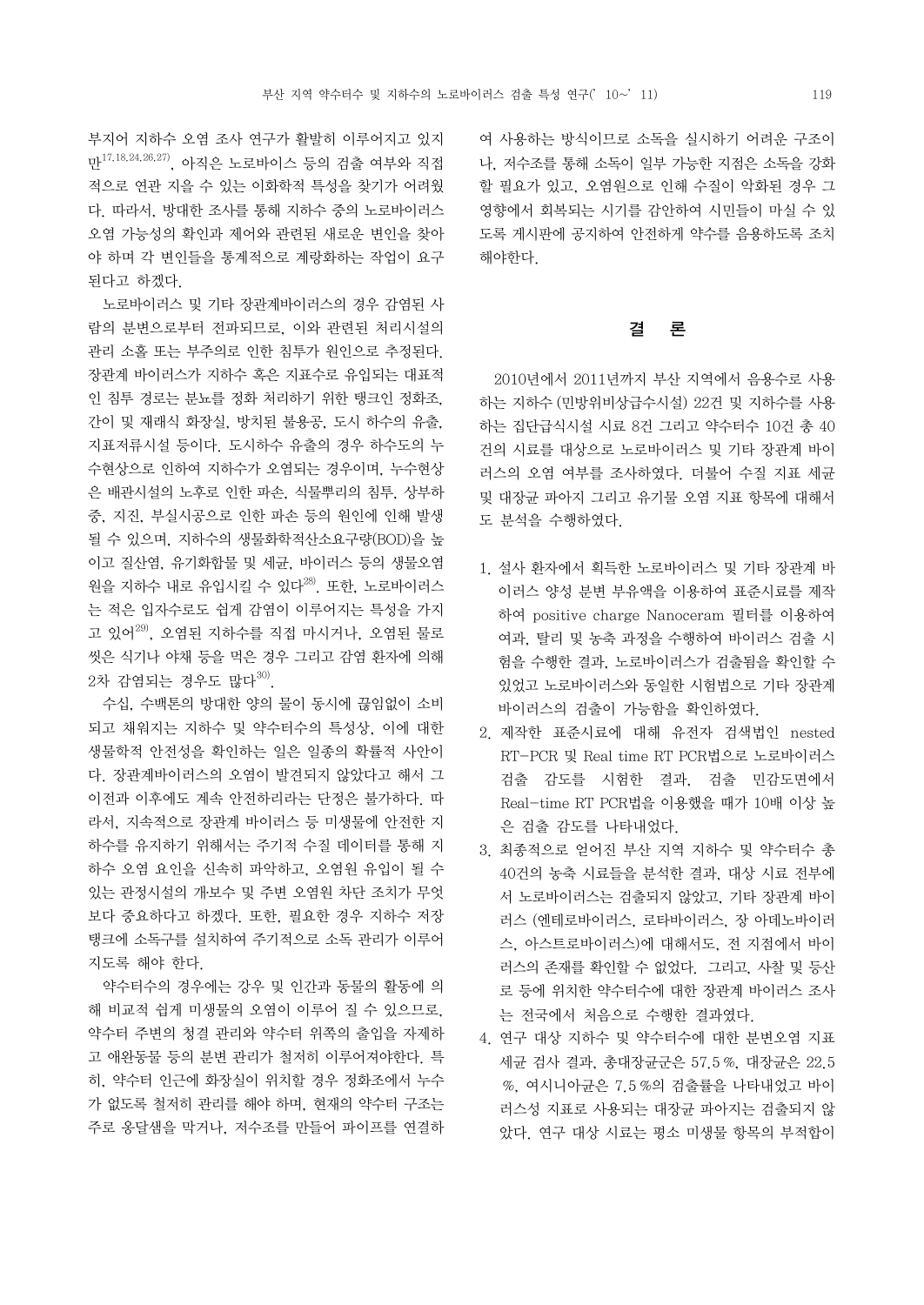높은 지점을 위주로 선정하였으며, 총 40건의 시료 중 미생물 항목에서 먹는물 수질기준을 만족하지 못하는 비율이 32건(80.0 %)으로 매우 높았지만, 장관계 바이 러스의 오염 여부와는 직접적으로 연관성이 없음을 확 인할 수 있었다.

 이번 연구 대상 지하수(민방위비상급수, 집단급식시설) 및 약수터수에서 노로바이러스 및 장관계 바이러스 오염이 발견되지 않았다고 해서 지속적인 안전을 확신할 수는 없 고, 부산 지역 전체 민방위비상급수 및 약수터수로 보면 최근 3년간 미생물 부적합율이 평균 23.5 % 및 26.7 % 수준을 나타내고 있어, 꾸준한 수질 검사 관리를 통한 주변 오염 요인을 조기에 파악하고, 소독 처리 시설의 설치 등 지속적인 수질 유지 관리 노력이 이루어져야 하겠다.

### 참고문헌

- 1. Leclerc, H., Edberg, S., Pierzo, V. & Delattre, J. M. "Bacteriophages as indicators of enteric viruses and public health risk in groundwaters", J. Appl. Microbiol. 88, pp.  $5 \sim 21(2000)$ .
- 2. Lee, H. K. & Jeong, Y. S. "Comparison of total culurable virus assay and multiplex integrated cell culture-PCR for reliability of waterborne virus detection", Appl. Environ. Microbiol. 70, pp.3632~3636(2004).
- 3. Moore, B. E. "Survival of human immunodeficiency virus(HIV), HIV-infected lymphocytes, and poliovirus in water", Appl. Environ. Microbiol. 59, pp.1437~1443(1993).
- 4. Abbaszadegan, M., LeChevallier, M., & Gerba, C. "Occurrence of viruses in US groundwaters", Am. Water Work Assoc. J. 95, pp.  $107 \sim 120(2003)$ .
- 5. Barwick, R. S., Levy, D. A., Craum, G. F., Beach, M. J. & Calderon, R. L. "Surveillance for waterborne-disease outbreaks-United States, 1997-1998", MMWR Surveil. Summ, 49, pp.  $1 \sim 21(2000)$ .
- 6. Reynolds, K. A., Mena, K. D. & Gerba, C. P. "Risk of waterborne illness via drinking water in the United Steates", Rev. Environ. Contam. Toxicol. 192, pp.  $117 \sim 158(2008)$ .
- 7. 질병관리본부 Home Page http://www.cdc.go.kr, Oct(2011).
- 8. Korea Food & Drug Administraion Home Page http://www.kfda.go.kr, December(2011).
- 9. Korea Ministry of Environment Home Page http://www.me.go.kr, Nov(2011).
- 10. 민방위비상급수관리지침, 소방방재청(2008).
- 11. 환경부, 먹는물관리시설관리규정(환경부 훈령 제800호).
- 12. Fout G., Schaefer F. 3rd, Messer J., Dahling D., Stertler R., ICR microbial laboratory manual, US Environmental Protection Agency, Washington DC, Publication no. EPA/600/R-95/178(1996).
- 13. Kim, S. H., Cheon, D. S., Kim, J. H.,Lee, D.H., Jheong, W.H., Heo, Y. J. et al. "Outbreaks of gastroenteritis that occurred during school excursion in Korea were associated with several waterborne starins of norovirus", *J. Clin Micro.*, 43, pp.4836~4839(2005).
- 14. Noel J. S., Lee T. W., Kurtz J. B., Glass R. I., Monroe S. S. "Typing of human astroviruses from clinical isolates by enzyme immunoassay and nucleotide sequencing", J. Clin Micro. 33, pp.797 $\sim$ 801(1995).
- 15. US EPA method 1602, Coliphage in water by single agar layer (SAL).
- 16. 이규철, 지연숙, 이찬희, 이상태, 한국 지표수에서의 이화학적 환경 요인이 수인성 바이러스의 검출 빈도에 미치는 영향, J. Bacterio. & Viro. 36, pp.279~285 (2006).
- 17. Park B. J., "Survey of Norovirus from groundwater of Busan, Ulsan, Gyeongnam", Thesis of Graduate School, Pusan National University(2011).
- 18. Lee S. G., Jheong W. H.,Suh C. I.,Kim S. H.,Lee J. B. and Jeong Y. S. "Nationwide Groundwater Surveilance of Noroviruses in South Korea, 2008", App;ied and Environ. *Microb.*, Feb. pp. 1466 $\sim$ 1474(2011).
- 19. S. H. Park, E. J. Kim, T. H. Yun et al, "Human Enteric Viruses in Groundwater", Food Environ. Virol. 2, pp.69 $\sim$ 73(2010).
- 20. 먹는물수질기준및검사등에 관한 규칙, 환경부령 제 347호.